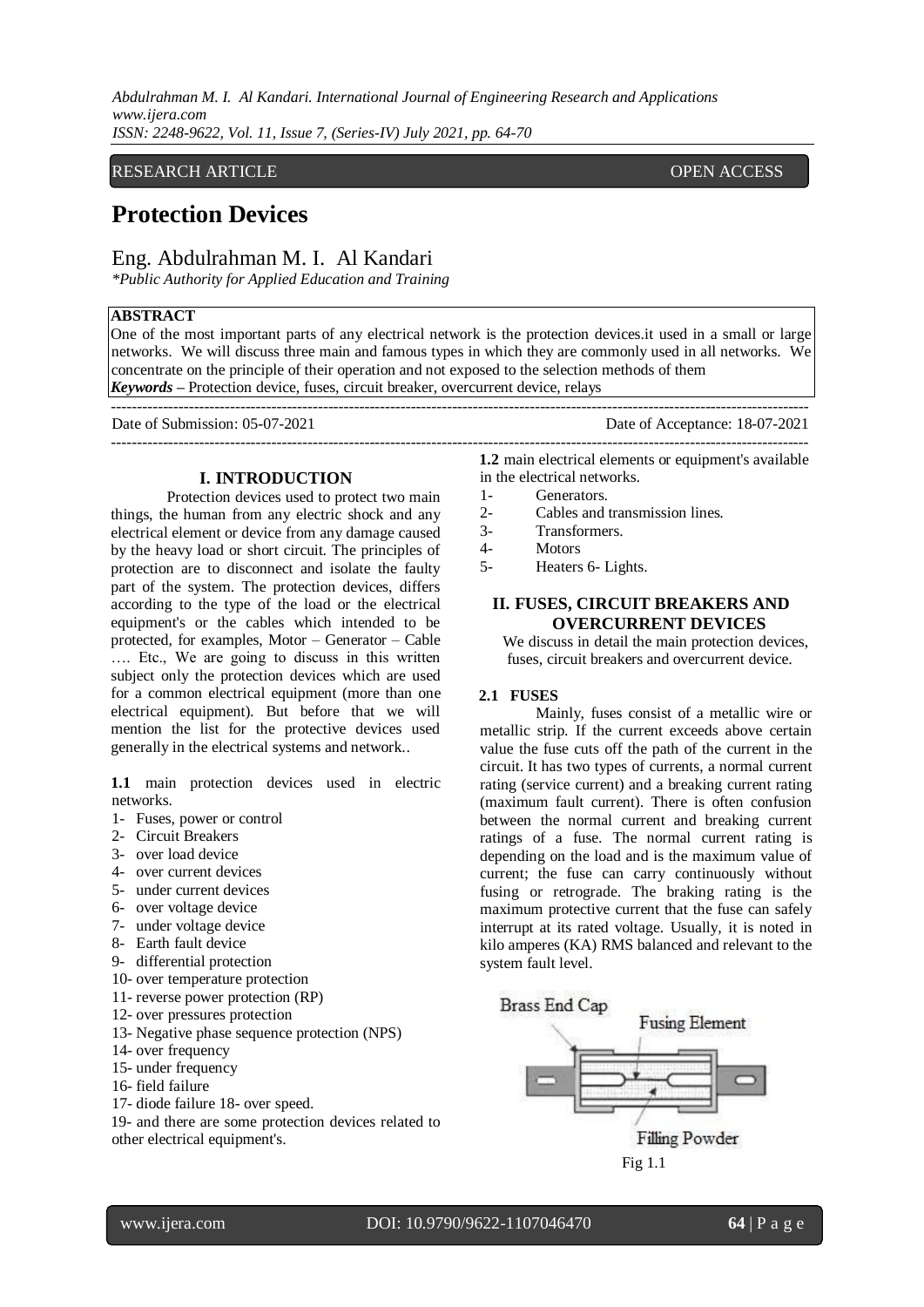#### **2.2 Circuit Breakers**

Circuit breakers are one of the most important parts of high and low voltage networks. These circuit breakers used to protect and secure generators, feeders, and transformers in electrical networks. It is necessary for normal operation purposes and for disconnecting in the event of a short circuit or disconnection from active checks. Circuit breakers are divided in terms of voltage into three parts, low voltage circuit breaker (LV), medium voltage circuit breaker (MV) and high voltage circuit breaker (HV).

**First**, The low voltage circuit breaker is divided into automatic circuit breaker and manual circuit breaker. It is used to protect the electrical loads and people from the danger of electric current as a result of a short circuit or an increase in the loads. The circuit breakers are based on three technologies. Thermal, magnetic and differential, and these technologies are either combined in one circuit breaker or a single breaker contains one of them, and this depends on the type of breaker. The thermal breaker is used against increase the load, the magnetic is used against short circuit and the differential to protect the human from electrical current leakage. The circuit breaker type of the disconnecting mechanism is divided into five types of current. Miniature circuit breaker (MCB), automatic circuit breaker (MCCB), magnetic leakage circuit breaker (ELCB), differential circuit breaker (RCD), air current circuit breaker (ACB). Miniature circuit breakers (MCB). It works by thermal or magnetic separation or both, it can be reconnected manually after removing the fault and has a rapid response when an electrical short occurs and contains methods to quench the electric arc generated when the circuit is disconnected and is characterized by its efficiency and ease of installation. There are four types of them: single, double, triple and quadruple partitions. The thermalmagnetic breaker(as figure 1.2) consists of the operating knob for manual disconnecting and reconnecting, and the position of the switch indicates

the position of the connection or disconnection and most of the breaker are designed so that the knob works on manual disconnection in the event of nonresponse to the automatic disconnection due to electrical faults. The contacts serve to connect the voltage from the source to the load. Fixing screws connect the terminals of the voltage source on one side and the terminals of the load on the other side. Thermocouple and thermal protection in the breaker. Calibration screw and the rated current of the.



breaker shall be determined and calibrated by the manufacturer. The electromagnetic coil provides the magnetic protection for the breaker. The damper works to absorb the heat produced by the electric arc when the breaker is disconnected due to an increase in current or shortness. The following figure show miniature/ circuit breakers(MCB)



MCCB molded circuit breaker. It is considered an electrical protection device that is used when the current load exceeds the limit of the miniature circuit breaker. The MCCB provides protection against overload and short circuit faults. It can be used in industrial applications. The MCCB can be used to protect the capacitor bank, generator, and distribute the main supply. It provides adequate<br>protection when an application requires when an application requires discrimination, adjustable overload adjustment, or earth fault protection. a comparison between the ratings of modulated case circuit breakers MCCB and the miniature circuit breakers MCB described in the tables.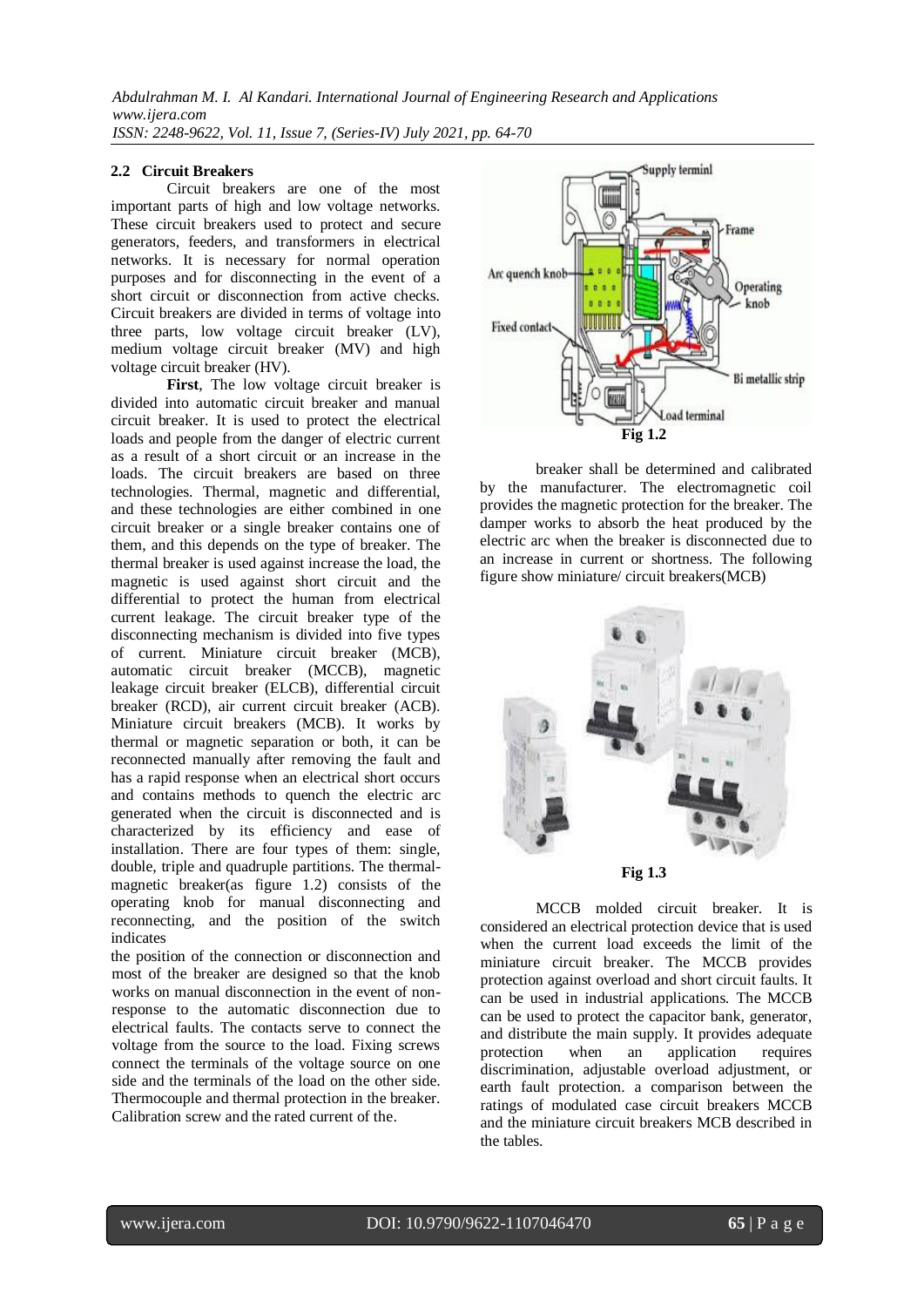| <b>MCCB</b>    |                                        |                                      |                   |  |
|----------------|----------------------------------------|--------------------------------------|-------------------|--|
| Normal current | <b>Breaking   Capacity to BS \Rule</b> |                                      |                   |  |
|                | MVA<br>(3-phase, 440V)                 | Equiv. KA(a.c.)<br>(rms symmetrical) | KA<br>(d.c. 250V) |  |
| 125 A          | 7.5 MVA                                | 10kA                                 | 18 kA             |  |
| 250 A          | 15 MVA                                 | 20kA                                 | 25kA              |  |

Table 1: MCCB circuit breaker

| Trip<br>Unit | <b>Breaking Circuit (kA)</b> |        |                        |          |  |
|--------------|------------------------------|--------|------------------------|----------|--|
|              | 250V a.c                     |        | 440V a.c.              | 125V d.o |  |
|              | $1-pole$                     | 2-pole | $3-pole$               | 2-pole   |  |
| 3A           | 1kA                          | 1kA    | 1kA rms symm(=0.75MVA) | 1kA      |  |
| 6A           | 1kA                          | 1kA    | 1kA rms symm(=0.75MVA) | 1kA      |  |
| 10A          | 5kA                          | 8kA    | 5kArms symm(=3.8MVA)   | 10kA     |  |
| 16 to 70A    | 5kA                          | 8kA    | 3kA rms symm(=2.3MVA)  | 10kA     |  |

Table 2: MCB 70 A size

MCB 32 A size

| Trip<br>Unit         | <b>Breaking Circuit (kA)</b> |             |                                                |            |  |
|----------------------|------------------------------|-------------|------------------------------------------------|------------|--|
|                      | 250V a.c                     |             | 440V a.c                                       | 125V d.c   |  |
|                      | $1$ -pole                    | 2-pole      | $3-pole$                                       | 2-pole     |  |
| 1 to 5A<br>10 to 32A | 6kA<br>6kA                   | 10kA<br>8kA | 3kA rms symm(=2.3MVA)<br>3kA rms symm(=2.3MVA) | 5kA<br>5kA |  |

Table 3: MCB 32 A size

**Second**, the high-voltage circuit breakers are divided into two main parts, namely, Oil Circuit Breaker. Oil circuit breakers are the most used externally for voltage (34.5Kv-360Kv) due to their economic cost. The oil breakers are divided into low oil breakers and full oil breakers. From (4.6KV - 34.5KV) in Indoor applications and From (14.4KV - 765KV) in Outdoor applications. In addition, the currents carried by these circuit breakers range between (630A - 3000A) and above. Full oil breakers are called full oil breakers due to the use of oil in them as an insulating medium in which the connection and separation operations of the points (connection terminals) are carried out. The uses of oil are limited here for two reasons. Amidst the extinguishing of the electric spark and is considered as an insulating material, as the separation and connection processes take place inside a steel tank, and the gases formed as a result of the high temperature resulting from the expansion of the electric spark, and where the following takes place: Spark cooling processes where the heat formed in the form of gases is expelled Operations of vortic turbulence of the oil movement. Gases compressed with high pressure have great insolation. As for the non-oil circuit breakers (Oil Less Circuit Breaker), the non-oil circuit breakers are considered one of the most used types in indoor applications. These circuit breakers are used at efforts whose values range between (1KV - 800KV), and depend on compressed air and a sixth gas Sulfur ide from outside stations at voltage (34.5KV - 362KV).) There are several reasons for using non-oil cutters, the most important of which are the following, removing the dangers of oil fires, eliminating the use of oil boxes and packing them, cleaner than others. Low maintenance. It has high-speed performance. It has the ability to withstand super voltages, more than 800KV. The non-oil circuit breaker is divided into vacuum circuit breaker and pneumatic driven cutter. Sulfur Six Fluoride Cutters (SF6) First: Vacuum Circuit Breaker This type is mainly composed of a room in which the degree of vacuum operates to less than (10-7 mm Hg) and contains two contacts, one of which is fixed and the other is movable and sealed between a rod The moving contact and chamber body by stainless steel bellows. Second: Air-Blast Circuit Breaker This type of circuit breaker is widely used in the requirements of indoor high voltage circuits for stations (Indoor). In outdoor applications, voltages whose values range between (34.5KV - 800KV) are used, but they are used in Some special purposes such as: generator circuit breakers with current rates of up to (24KV) and above. In electric furnaces, they are used as a single or three-pole breaker for traction and draft systems. Their ability to cut global currents. These circuit breakers are divided into two parts, namely: indoor pneumatic thrust circuit breakers (indoor) outdoor air-exposed circuit breaker (outdoor) Third: sulfur hexafluoride circuit breaker (SF6 circuit breaker) called sulfur hexafluoride cutter due to the use of sulfur hexafluoride gas as quenching medium for electric arc This circuit breaker is symbolized as a breaker (SF6 CB) and operates at voltages ranging between (14.4Kv-765Kv) as well as rated current up to (A 4000).

**2.3 Over current protection relays**, which can cover both fault and overload protection, are mainly related to heating effects in, and in some cases, electromechanical forces on, electrical conductors. Overcurrent devices come in a range of shapes and sizes, despite the fact that they all need an excess of current to function.

## **2.3.1 Instantaneous Over current (OC).**

An instantaneous overcurrent relay is shown in Figure below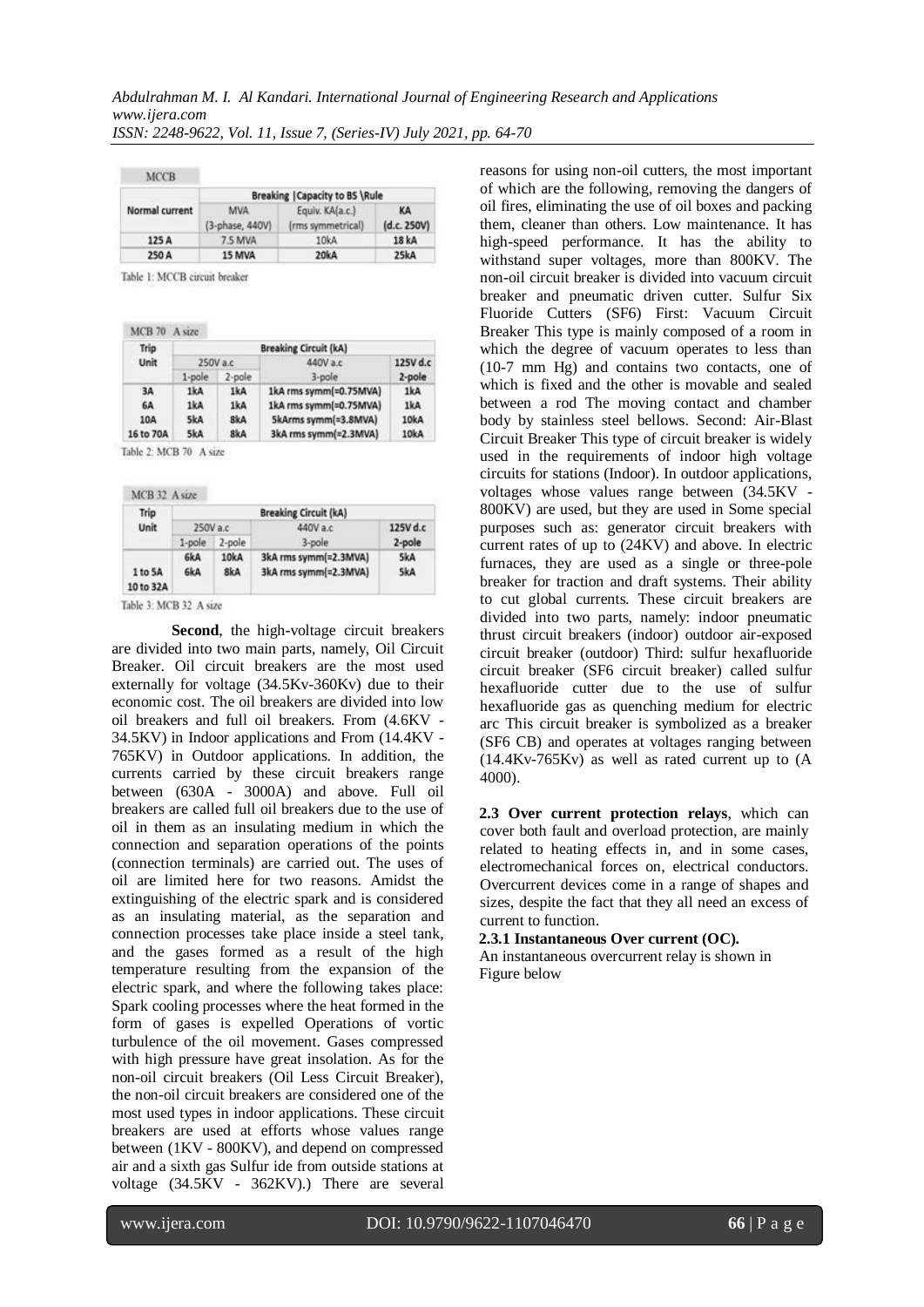

It is made up of a simple iron armature that is drawn in by a coil carrying current from a line current transformer and is returned to its rest position by gravity or a control spring.

The pull on the armature overcomes the spring or gravity and causes it to close when the current in the coil just reaches a certain preset value.

It accomplishes this by activating an auxiliary communication, which triggers a tripping circuit or other desired feature.

Despite its name, this form of relay takes a small but finite amount of time to operate; this is normally taken to be a maximum of 0.2 seconds, but it is often much less. As shown in Figure 1.4 (c), the current/time characteristic

In a single-phase device, a current transformer in one line is connected to the relay coil (see Figure 1.4 (a)), and the value of the current needed to operate the relay is set by the screw adjustment at the top. A current transformer in each step of a three-phase system is attached to one of three relay coils (see Figure 1.4 (b)). The three relay elements may be housed together or separately in an event. In a three-phase, three-wire device, however, any overcurrent in one line is dangerous. An overcurrent in one or both return lines is almost always present. As a consequence, in a 3-wire system, overcurrent relay elements are only needed in two of the three phases to achieve full overcurrent security.

**2.3.2 Inverse Time Over current (OCIT)** An inverse-time overcurrent relay is shown in the Figure below.



It operates on the same induction principle as a household meter. It is made up of a rotating aluminum disc that is driven by a shaded-pole magnet part that receives the driving current from the CT in the circuit to be monitored. The disc spins between the poles of an eddy-current brake magnet, much like a household meter, and is restrained by a light pre-tensioned regulation hairspring. The relay is used with current transformers in single phase or three phase systems, as shown in Figure 1.5 (a) and (b) . As normal current flows from the CT, the disk experiences a moving torque, but the pre-tensioned spring prevents it from rotating

.If the current reaches a certain threshold, the disc begins to rotate and is pushed round against the brake's drag before a contact on the spindle makes contact with a fixed contact. The higher the current excess above this value, the higher the drive torque and the faster the disc attempts to rotate. However, the eddy-current brake's drag increases with rotational speed, and its slowing effect is greatest at high currents. As shown in Figure1.5( c )the combined effect generates a time/current characteristic . The disc does not move at all when the current is less than a certain minimum. The disc shifts when the current exceeds the 'only shift' minimum, and the running time decreases as the current increases—it has a 'inverse-time' characteristic.

This relay's current and time settings can be adjusted in two ways. Set taps on the driving coil are used to change the current. They're normally set by sliding a peg between several holes on the relay face's front. The range is usually between 50% and 200 percent of the normal operating current (1A or 5A depending on the CT used). The time is changed by shifting the fixed contact to increase or decrease the disc's movement until the contacts come into contact. The relay is equipped with either a seconds-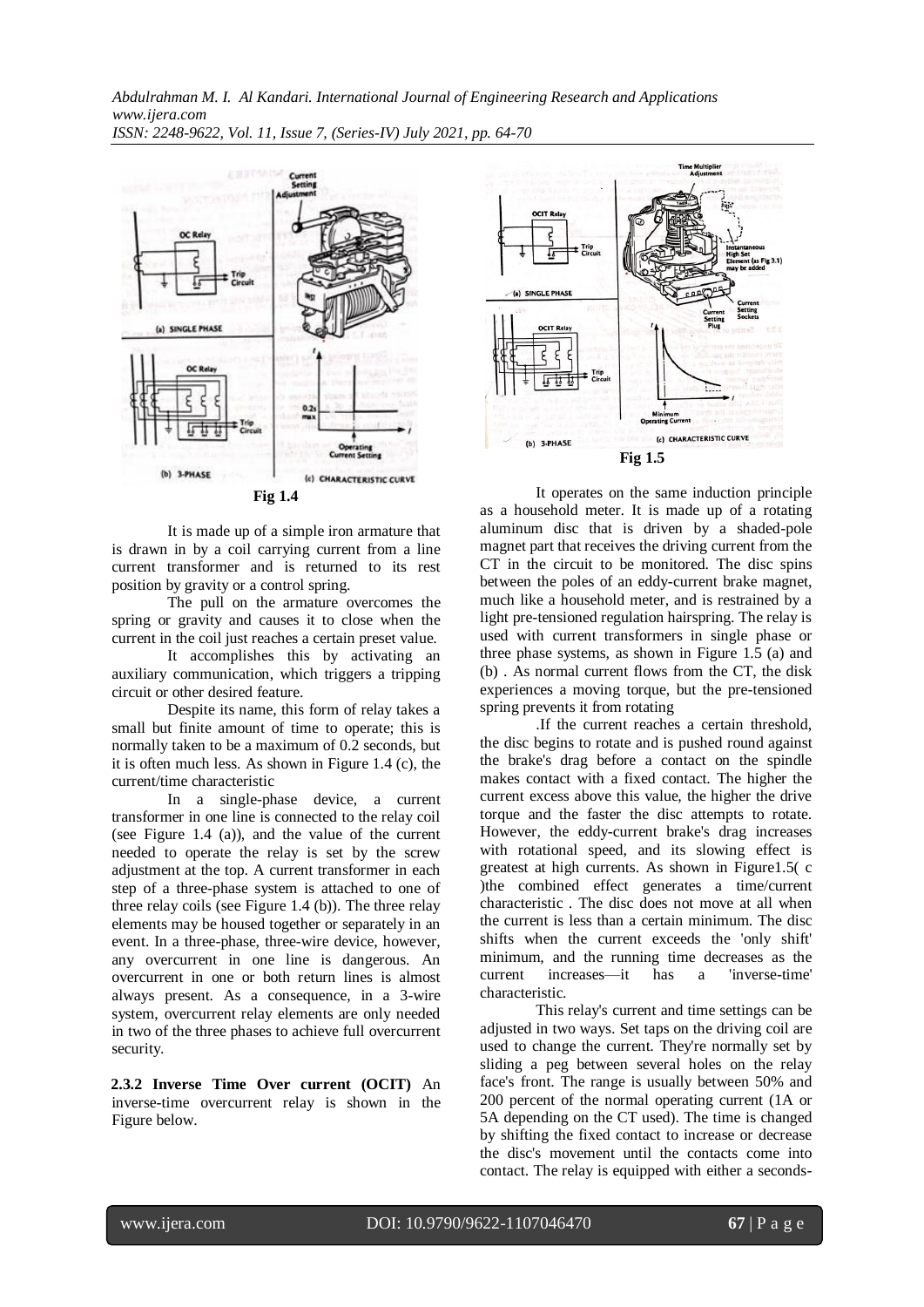based timescale or, more often, a 'time multiplier' modification that is used in combination with curves provided with the relay.

#### **2.3.3 Combined inverse Time Overcurrent and High Set Instantaneous Relay (OCIT/OC)**

An inverse time relay can have a second instantaneous part in the same casing, but it must operate at a 'high-set' current value. This gives it the ability to act as both an inverse-time and a high-set instantaneous relay, with the instantaneous feature overriding the time delay only on the most extreme faults. Figure 1.5 shows a dotted example of this additional feature.



When overcurrent security is mounted near the generator end of a network, this configuration is particularly beneficial. Discrimination necessitates the longest delays for this reason, and a strictly inverse-time relay will cause a severe short-circuit to continue until cleared. Such current will be cleaned quickly by an overdriving high-set instantaneous overcurrent relay fed via the same CTs and actuating the same trip circuit. However, it would only work on extreme faults and would not engage in fault currents below its own high threshold. Usually a 3 element OCIT relay (one per phase) would be combined with two instantaneous high-set elements in two phases only – all in a single case (3OCIT/2OC).

#### **2.3.4 Inverse and Definite Minimum Time (OCIDMT)**

An inverse and definite minimum time overcurrent relay is shown pictorially in Figure 1.6 the current transformer arrangements with singlephase or 3-phase systems are like those for the

simple overcurrent relay and are shown in Figure 1.6 (a) and (b). This relay is simply a variation of the inverse-time type shown in Figure 1.5, but here the characteristic, instead of tending towards zero time for the highest fault currents, now tends towards a definite and finite small value, as in Figure 1.6 (c). this is built into the relay and cannot be adjusted.

The relay is similar in construction to the normal inverse time type shown in Figure 1.5.

The purpose of this variation is to render the relay settings more accurate. All characteristic curves are subject to tolerance, and the separation of the sloping curves of Figure 1.5. at the high-current end for different relays must be enough to allow for such tolerances. Therefore, tripping delays would need to be longer than would be necessary with more accurate curves. The definite minimum time feature at the highest currents, making the curves horizontal at those currents, enables greater accuracy (that is, smaller tolerance) to be achieved, resulting in less separation of the curves and consequently shorter tripping times.

An ACIDMT relay may be combined with instantaneous high-set overcurrent elements as described for an OCIT relay in para. (c) it is shown in dotted outline in Figure 1.6

## **III. RELAYS IN GENERAL**

The majority of protective relays have flags that signify when they have been activated. They show the operator which of the protective systems might have tripped out a turbo-generator, for example. Such relays are usually self-resetting, meaning that once the fault is removed, they return to their original state. This can happen because the circuit breaker has tripped, disconnecting the fault, or because the fault has gone out The flag, on the other hand, remains visible until it is manually reset. All protective relays in some protective systems, especially for generators and transformers, trip the breaker via an intervening hand rest trip, or 'lockout', relay (TH).. It also has a flag, but once enabled, this relay does not reset itself automatically, preventing the breaker from being reclosed until the relay is manually reset. The breaker stays locked out until the operator resets the lock-out relay, preventing accidental reclosure into a fault. Whenever an item of plant has tripped because one of the protective systems has operated, it is most important that the operator should not reset the relay flags until he has carefully noted down which flags are showing. If this is not done, all evidence of the cause of the malfunction will be lost. The lock-out relay must on no account be reset until it is safe to operate the plant again..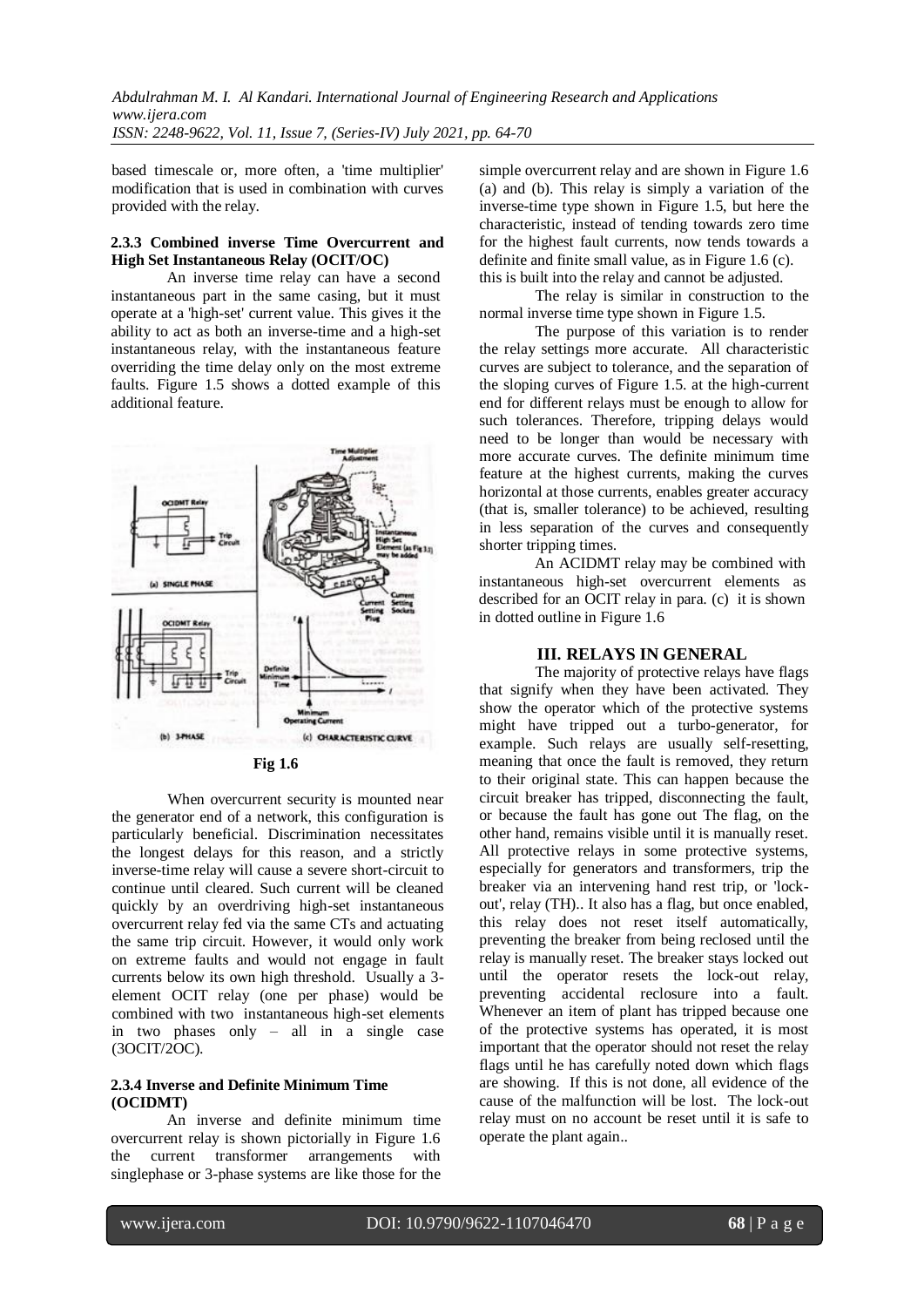## **IV. ELECTRONIC RELAYS**

Those relays which have so far been described are of the 'electromagnetic' type, where an electromagnet provides the driving force to a mechanical system of moving armature or rotating disc and mechanical contacts. Many of these relays are now being superseded an offshore, and numerous onshore, installations by electronic types which are entirely static except for their final output contacts. Electronic circuits carry out the detection, processing and timing, only the output circuit is passed through normal electromagnetic auxiliary contacts to the external trip circuits. This also isolates the trip circuits proper from the electronics. Though using different methods, electronic relays reproduce similar characteristics to those of the electromechanical types, and they have similar adjustments such as for current and time setting. To illustrate the principle of operation, a single-phase, electronic inverse –time and instantaneous overcurrent relay (OCIT/OC) is described here and shown in Figure below.



The input from the line current transformer is fed through a small adapting transformer to a lowpass filter R1-C1 which suppresses transient voltage surges. A voltage proportional to the input current is developed across the current setting potentiometer R2. this voltage is applied to the bridge rectifier. The d.c. output voltage, which is proportional to the line current, is used to charge the capacitor C2 through the potentiometer R5. The setting of this potentiometer determines the rate at which the voltage across C2 increases and hence the timing of the inverse-time operating characteristic of the relay.

When the voltage across C2 reaches a predetermined value, the detector circuit operates to switch the electromechanical relay, RLA through the output amplifier and power transistor T2. Instantaneous operation is obtained by applying the output voltage of the bridge rectifier directly to the input of the

amplifier through R4. thus, for higher values of fault current, the inverse-time delay circuit is bypassed. The power supply for the solid-state circuits is applied through D3 and R6. it is stabilized by Zener diode Dz1, and spike protection is afforded by R7 and C3. the diode D3 protects against reversed polarity of the d.c. power supply. By suitable choice of elements, the electronic relay current/time characteristic can be made to reproduce exactly that of the equivalent electromagnetic type. Having virtually no moving parts, they are, in general, more robust, smaller and lighter. Current and time settings in this case are applied through simple variable resistors.

#### **V. CONCLUSION**

Finally, after study the protection devices (fuse, circuit breakers and over current relays). We find that:

- 
- 1- protection devices is very essential part of any electrical network or circuit and used to protect both the human and electrical equipment or load.
- 2- Protection devices which are used in the power system or electrical networks are more than 20 types and we have disused in air subject only three main types.
- 3- The protection devices which are commonly used in the electrical network are three types (Fuses, Circuit Breakers and over current relays).
- 4- Circuit breakers are used on both high voltage and low voltage system.
- 5- The circuit breakers for high voltage system are three types (Oil circuit breakers, Air circuit breakers and Vacuum circuit breakers).
- 6- The circuit breakers for low voltage systems are three types (Air circuit breakers, Molded case circuit breakers and Miniature circuit breaker) 7- Over current relays consist of four types (Instantaneous over current (OC), Inverse time over current (OCIT), Combined inverse time over current instantaneous relay (OCIT / OC) and Inverse and definite minimum time (OCIDM)).
- 8- We have learned about the principles of all the previous four types of the over current relays.
- 9- The principle operation of all types of lover current relay has been described and illustrated.
- 10- According to their operation the over current relays are divided into two types

(The electromagnetic types which are old in use and the electronic types which are latest in use).